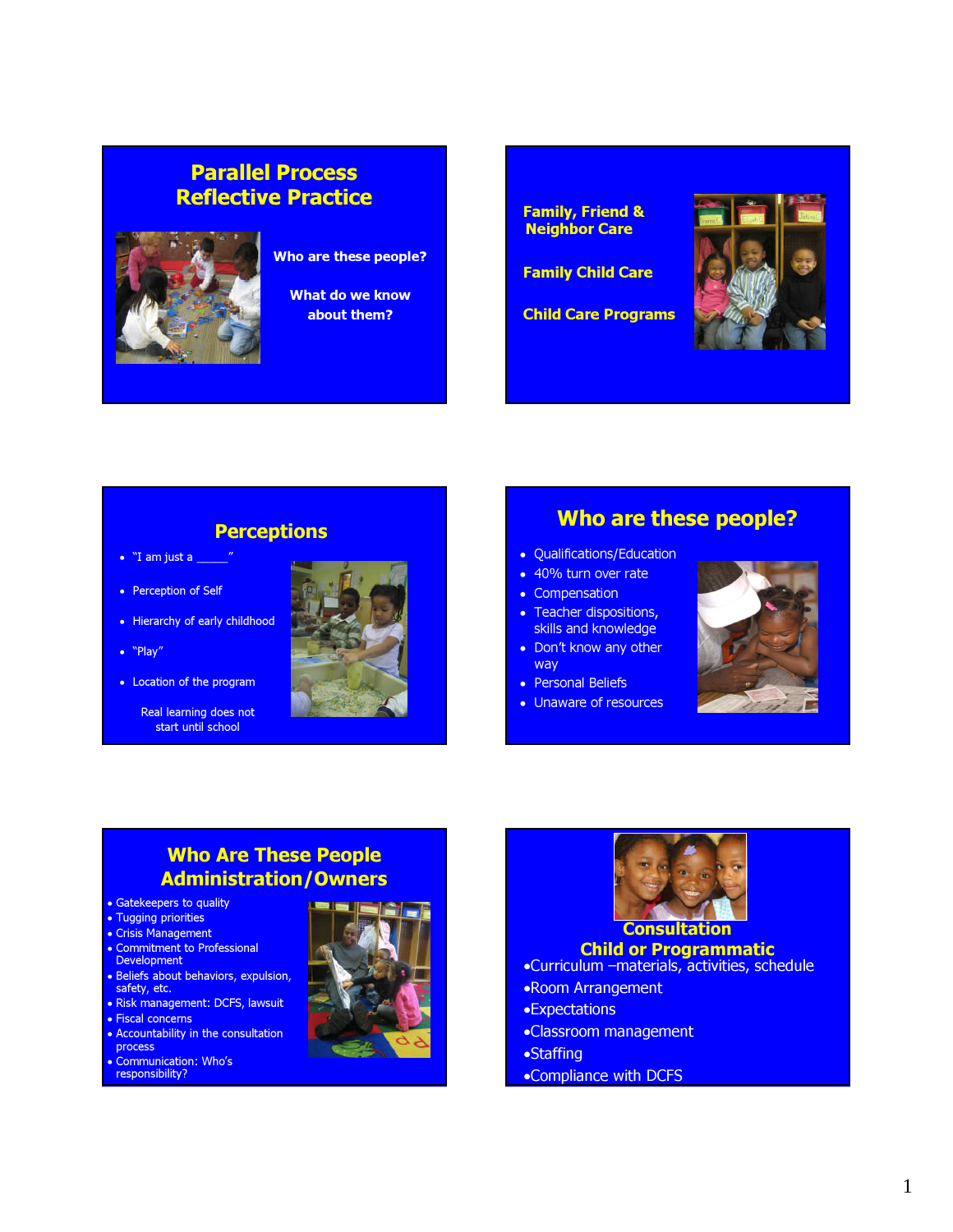#### Early Childhood Initiatives

- •Illinois Children's Mental Health
- •Environmental Rating Scales (ERS)
- •Preschool For All
- •Early Intervention
- •Illinois Network of Child Care
- Resource & Referral Agencies
- •Local Area Network's
- •Proposed Tiered Reimbursement
- •Strengthening Families





How can we incorporate parallel process reflective practice in our work?

## Parallel Process Reflective Practice

- Be invited
- Telephone consultation Avoid Jargon
- 
- Hear their story • What are their needs
- Validation/Affirmation
- **Safety**
- Value and belonging
- Include the Administrator
- Build ownership, buy-in
- Understand Early Childhood Best Practice and rules & regulations that govern



# Reflective Practice • Explore their beliefs,

Parallel Process

- dispositions
- Typical development
- Primary caregiving
- Observation/documentation
- Building Relationships bonding
- Communication-children, families, staff



### Parallel Process **Reflective Practice**

#### •Journals •Tasks and Reflection Activities

- •Practical and specific strategies and ideas •Needs of children: boys & girls
- •Book/article group
- •Sharing success stories
- •Role-modeling
- •Job shadowing
- •Observing another program •Agreement/Contract for follow-up
	-

#### Our work is never done…

- $\checkmark$  New Collaborations
- Sustained and New Funding
- **Advocacy**
- Empowerment
- Stay informed